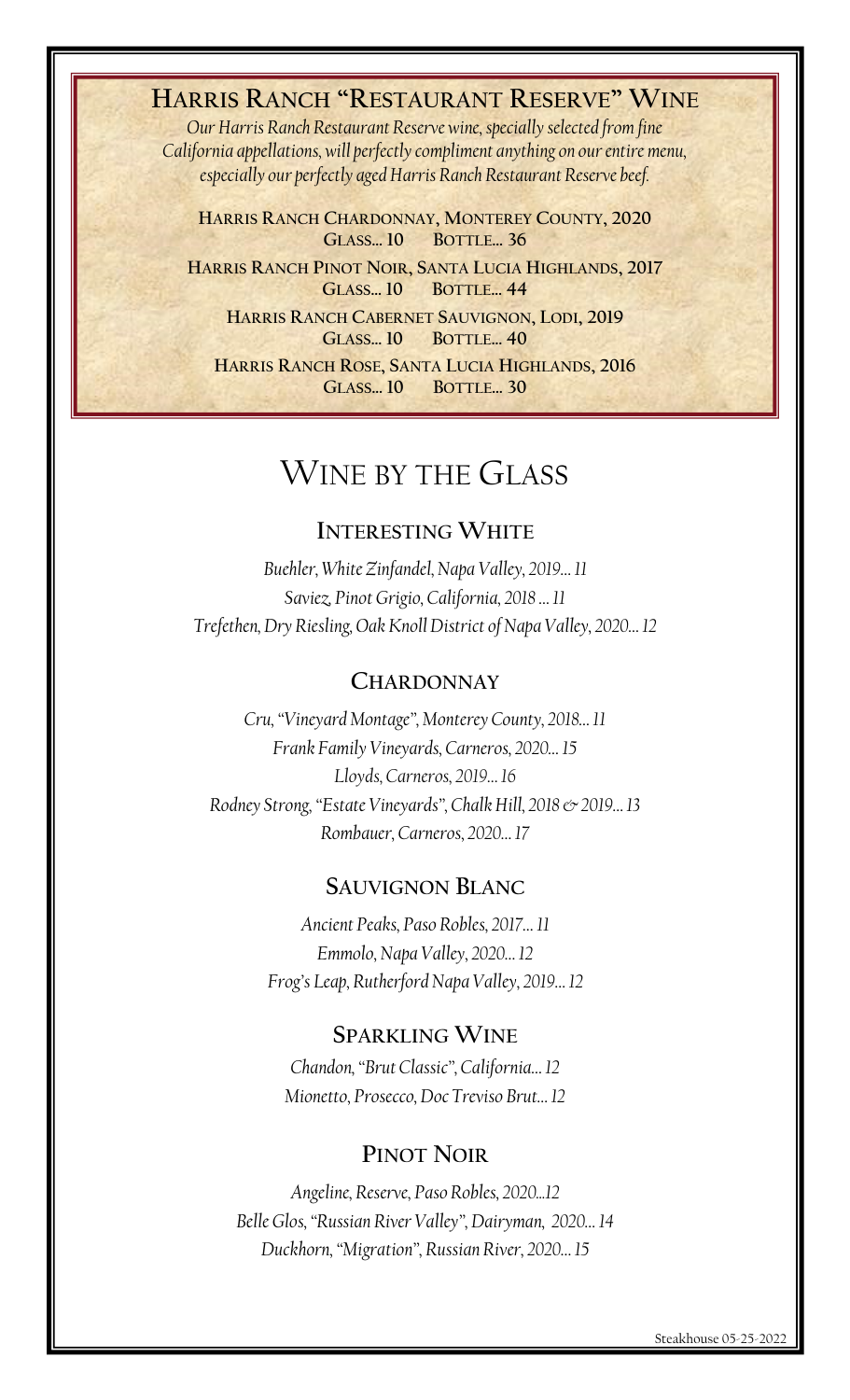# **WINE BY THE GLASS**

## **MERLOT**

*Emmolo, Napa Valley, 2019… 14 Peju, Napa Valley, 2015… 13*

## **CABERNET SAUVIGNON**

*Angeline, Reserve, Paso Robles, 2018 & 2019… 12 Daou, Paso Robles, 2020… 15 Justin, Paso Robles, 2019… 16 Quilt, Napa Valley, 2018… 15*

## **ZINFANDEL**

*Earthquake, Lodi, 2017… 13 Fresno State, Zinfandel Sargent, Amador County, 2018… 12 Opolo, Mountain Zinfandel, Paso Robles, 2019… 12 Rombauer, Napa Valley, 2019… 16 Victor Hugo, "Estate Bottled", Paso Robles, 2017… 12*

## **SYRAH & PETITE SIRAH**

*Alexander Valley Vineyards, "Estate Grown" Syrah, Alexander Valley, 2018… 12 Pianetta, Petite Sirah, Paso Robles, 2018.. 13*

## **RED WINE BLEND**

*Daou Vineyards, "The Pessimist", Paso Robles, 2020… 16 The Dreaming Tree, "Crush", California, 2019… 12 Duckhorn, "Decoy", Sonoma County, 2019… 14 Fresno State, President's Reserve, Barbera, 2018… 13 Smashberry, Central Coast, 2018… 10 Venge Vineyards Scout's Honor Proprietary Red, Napa Valley, 2019… 15*

## **DESSERT & PORT WINE**

*Ficklin Vineyard, "Estate Bottled", "Old Vine", Madera, Tinta Port… 10 Fonseca, Portugal, "Bin NO27" Porto… 11 Saviez Vineyards, Muscat Canelli, California, 2007… 8 Terra D'Oro, Amador County, Zinfandel Port… 10*

Steakhouse 05-25-2022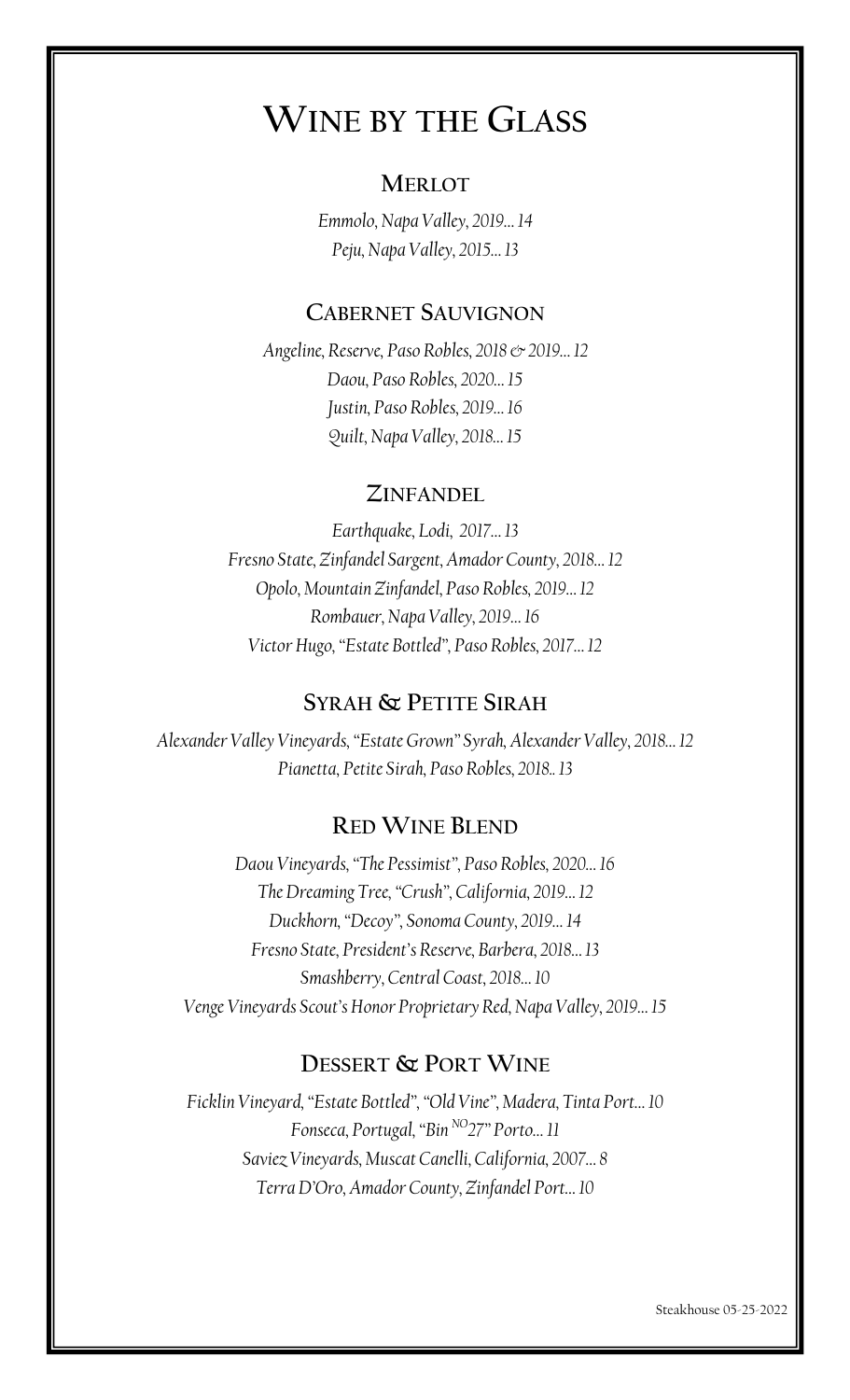## WINE BY THE BOTTLE

## **INTERESTING WHITE**

**HARRIS RANCH RESTAURANT ROSE, SANTA LUCIA HIGHLANDS, 2016… 30** *Buehler, White Zinfandel, Napa Valley, 2019… 41 Firestone Vineyard, Gewurztraminer, Santa Ynez Valley, 2019… 41 Herzog, Late Harvest Orange Muscat, California, 2019… 46 Saviez, Pinot Grigio, California, 2018 … 46 Trefethen, Dry Riesling, Oak Knoll District of Napa Valley, 2020… 46*

### **CHARDONNAY**

#### **HARRIS RANCH RESTAURANT RESERVE, MONTEREY COUNTY, 2020… 36**

*Cakebread Cellars, Napa Valley, 2018… 72 Cambria, Bench Break, Santa Maria Valley, 2015… 42 Cru, "Vineyard Montage", Monterey County, 2018… 36 Frank Family Vineyards, Carneros, 2020… 56 Grgich Hills Estate, "Estate Grown", Napa Valley, 2018… 66 Harken, California, 2019… 42 Jordan, Russian River Valley, 2016 & 2017… 64 Lloyds, Carneros, 2019… 51 Rodney Strong, "Estate Vineyards", Chalk Hill, 2018 & 2019… 50 Rombauer, Carneros, 2020… 76 Seabiscuit Ranch, Mendocino County, 2014… 38 Sonoma Cutrer, Russian River, 2019...46* RATED 94 POINTS BY WINE ADVOCATE *Talley, "Estate Bottled", Arroyo Grande Valley, 2017… 46 Tolosa, Edna Valley, 2015 & 2017… 46 Trefethen, Oak Knoll District of Napa Valley, 2016… 49 ZD, California, 2019… 62*

## **SAUVIGNON BLANC**

*Ancient Peaks, Paso Robles, 2017… 46 Daou, Paso Robles, 2020 … 36 Duckhorn, Napa Valley, 2018… 52 Emmolo, Napa Valley, 2020… 46 Frog's Leap, Rutherford Napa Valley, 2020… 46*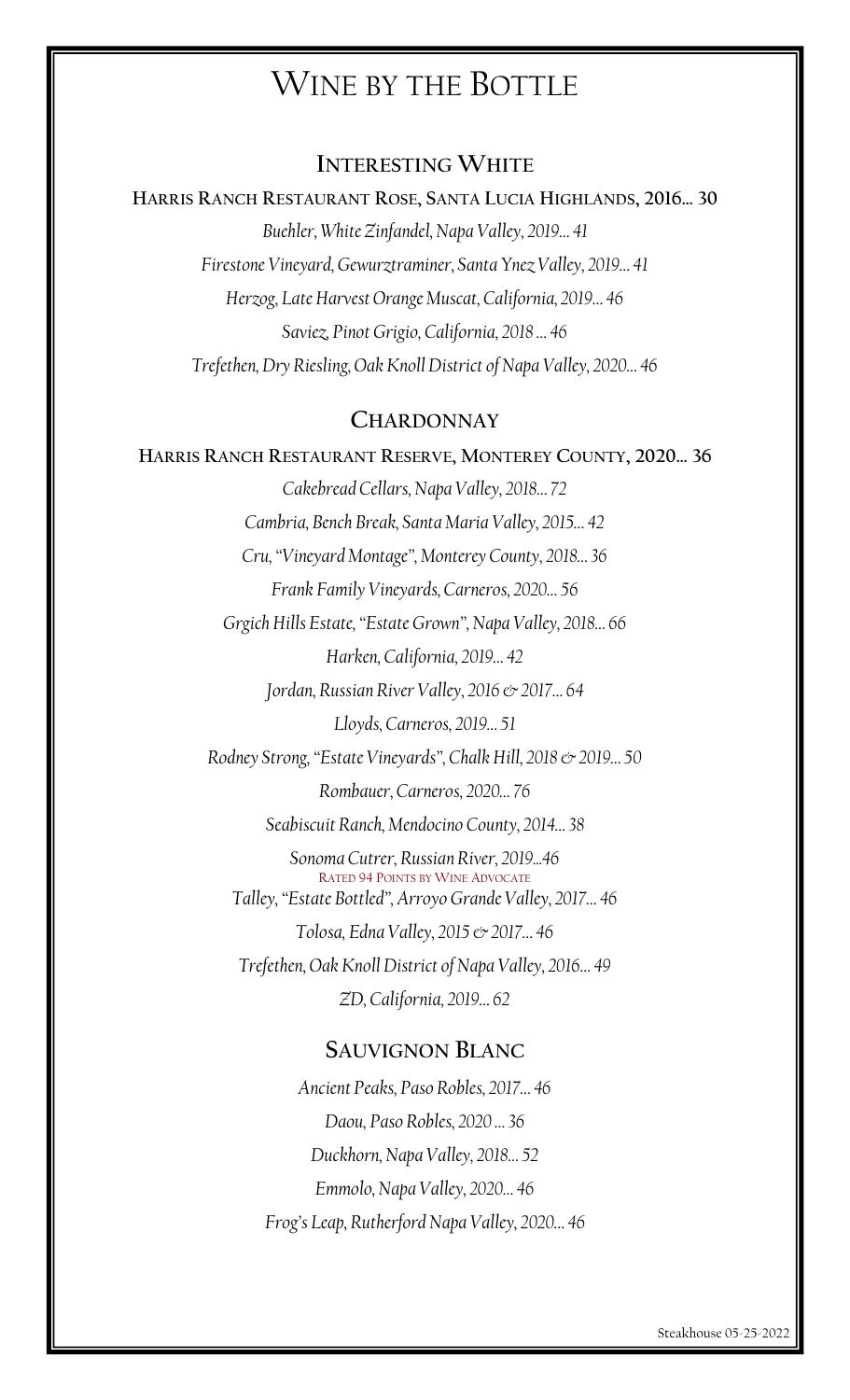#### **SPARKLING WINE**

*Don Perignon, France, 2008… 329 Louis Roederer, "Cristal", Reim's France, 2012… 379 Mionetto, Prosecco, Doc Treviso Brut….46 Mumm, "Brut Prestige", Napa Valley, NV… 41 Rack & Riddle, Blanc de Blancs, North Coast… 38 Wilson Creek, Almond Sparkling Wine, California… 34 Veuve Clicquot Brut, Reim's France… 135*

## **PINOT NOIR**

## **HARRIS RANCH RESTAURANT RESERVE, SANTA LUCIA HIGHLANDS, 2016… 44**

*Angeline, Reserve, Paso Robles, 2020… 46 Babcock, Rita's Earth, Santa Rita Hills, 2019… 49 Böen, Russian River Valley, 2018… 52 Belle Glos, Russian River Valley, Dairyman, 2020… 58 "750 ml" Bucher, Russian River Valley, 2014… 62 Byron (Nielson), Santa Maria Valley, 2015… 54 Cru, "Vineyard Montage", Santa Lucia Highlands, 2016… 36* SUNSET INTERNATIONAL BEST IN CLASS & DOUBLE GOLD HONORS *Davis Bynum, Russian River Valley, 2018… 52 Duckhorn, "Migration", Russian River Valley, 2020… 62 Goldeneye, Anderson Valley, 2019… 72 Cambria, Santa Maria Valley, 2018… 68 Laetitia, "Estate", Arroyo Grande Valley, 2017 & 2018… 54 Talley Vineyards, "Estate Bottled", Arroyo Grande Valley, 2017… 78 Tolosa, "Estate", Edna Valley Ranch, 2017 & 2018… 62 Twomey, Santa Maria Valley, 2019… 86 ZD, Carneros, 2014… 62*

### **MERLOT**

*Duckhorn, Napa Valley, 2018… 78 Emmolo, Napa Valley, 2019… 56 Frog's Leap, Napa Valley, 2018 & 2019… 62 Peju, Napa Valley, 2018… 54 Trefethen, Oak Knoll District of Napa Valley, 2018… 58 Twomey, By Silver Oak, "Soda Canyon Ranch", Napa Valley, 2015… 89*

Steakhouse 05-25-2022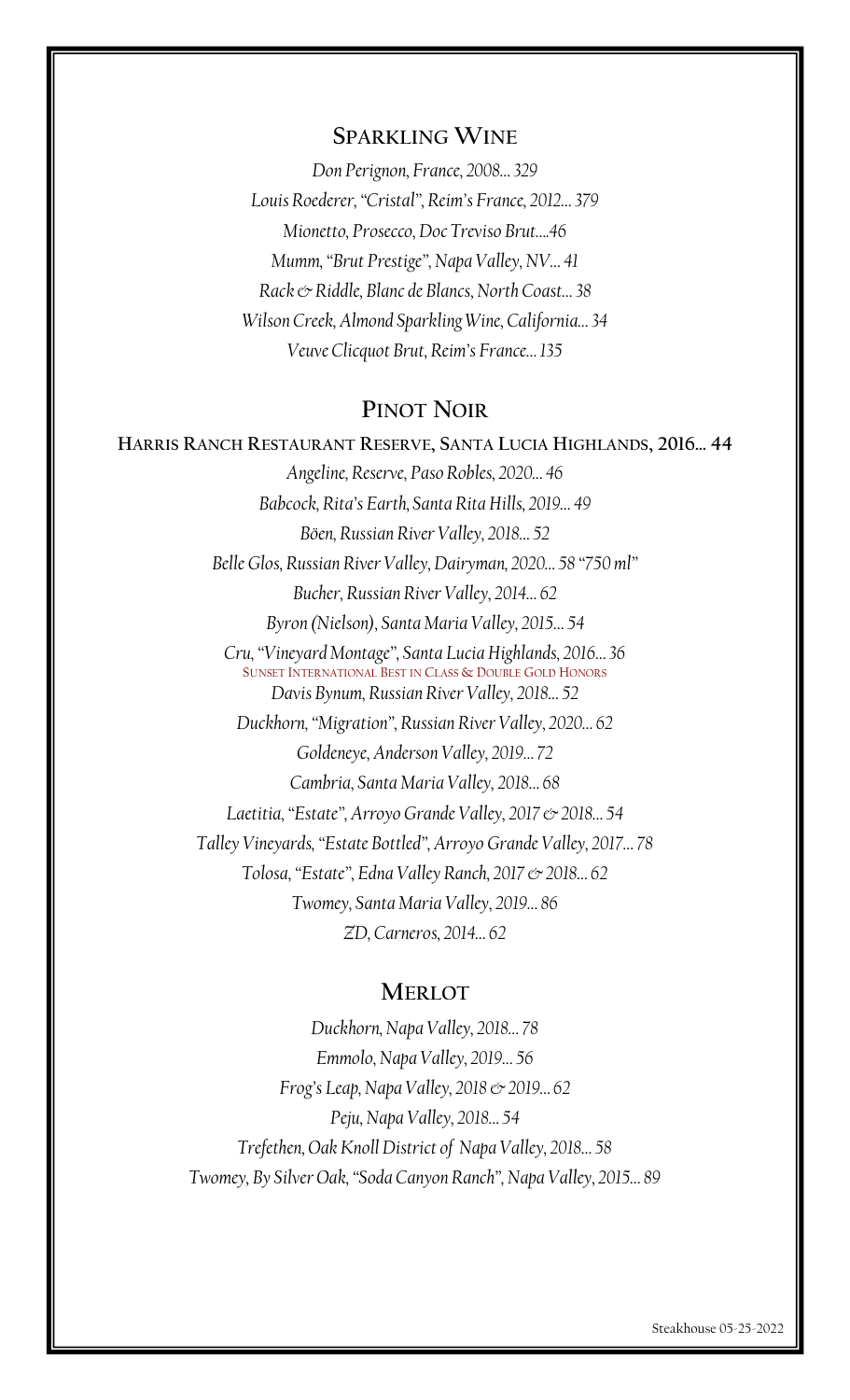## **CABERNET SAUVIGNON**

**HARRIS RANCH RESTAURANT RESERVE, LODI, 2019… 40** *Angeline, Reserve, Paso Robles, 2018 & 2019...48*

*BV, Rutherford Napa Valley, 2016… 74*

*Cakebread Cellars, Napa Valley, 2017 & 2018... 130* RATED 90 POINTS BY WINE ADVOCATE

*Caymus, Napa Valley, 2019… 152 "750 ml"*

*Caymus, Napa Valley, 2019… 172 "1 Liter"*

*Caymus, "Special Select", Napa Valley, 2017… 252 "750 ml"*

*Crocker & Starr 'RLC', Napa Valley, 2016 … 96*

*Daou, Paso Robles, 2020… 58*

*Duckhorn, Napa Valley, 2018… 112*

*Francis Coppola, "Claret", California, 2019… 52*

*Frank Family Vineyards, Napa Valley, 2018… 68* RATED 91 POINTS BY W.S.

*Grgich Hills Estate, "Estate Grown", Napa Valley, 2017… 104*

*Groth, Oakville-Napa Valley, 2016… 92*

*Hall, Napa Valley, 2018… 62*

*Honig, Napa Valley, 2016… 84*

*Joseph Phelps, Napa Valley, 2019… 139* RATED 93 POINTS BY WINE ADVOCATE

*Justin, Paso Robles, 2019… 64*

*Lancaster, Alexander Valley, 2017… 79*

*Martin Ray Reserve, Diamond Mountain, Napa Valley, 2019… 115* RATED 91 POINTS BY W.E.

*Martin Ray, "Stags Leap", Napa Valley, 2019… 125*

*Martin Ray, "Synthesis", Napa, 2019… 72* RATED 91 POINTS BY W.S.

*Pianetta, "Estate Bottled", Monterey County, 2016 & 2019… 52*

*Quilt, Napa Valley, 2018 & 2019… 68 "750 ml"*

*Robert Mondavi, Napa Valley, 2018… 58*

*Rodney Strong Estate, Alexander Valley, 2018 … 94*

*Rombauer, Napa Valley, 2018… 98*

*Sequoia Grove, Napa Valley, 2018...92*

*Silver Oak, Alexander Valley, 2017… 115*

*Silver Oak, Napa Valley, 2016… 165* RATED 90 POINTS BY W.S.

*Stag's Leap, "Artemis", Napa Valley, 2019… 74*

*Trefethen, Oak Knoll District of Napa Valley, 2015… 82*

*Treana , Paso Robles, 2019… 56*

*Venge Silencieux, Napa Valley, 2018 & 2019… 98*

*Vina Robles, "Estate", Paso Robles, 2017 & 2018… 48*

*Whitehall Lane, Napa Valley, 2018… 98* RATED 90 POINTS BY WINE ENTHUSIAST *ZD, Napa Valley, 2018… 98*